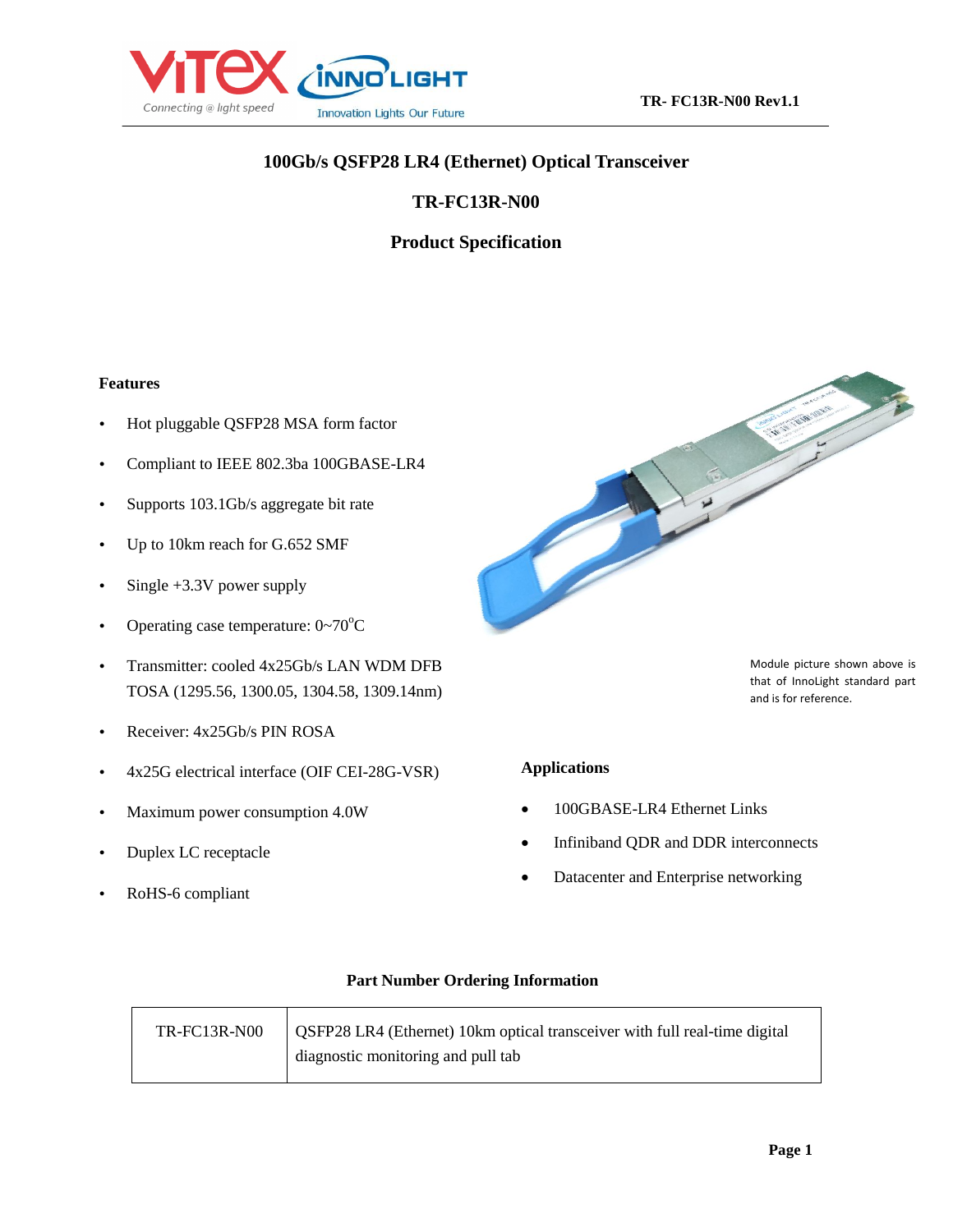

### **1. General Description**

This product is a 100Gb/s transceiver module designed for optical communication applications compliant to 100GBASE-LR4 of the IEEE 802.3ba standard. The module converts 4 input channels of 25Gb/s electrical data to 4 channels of LAN WDM optical signals and then multiplexes them into a single channel for 100Gb/s optical transmission. Reversely on the receiver side, the module demultiplexes a 100Gb/s optical input into 4 channels of LAN WDM optical signals and then converts them to 4 output channels of electrical data.

The central wavelengths of the 4 LAN WDM channels are 1295.56, 1300.05, 1304.58 and 1309.14 nm as members of the LAN WDM wavelength grid defined in IEEE 802.3ba. The high performance cooled LAN WDM DFB transmitters and high sensitivity PIN receivers provide superior performance for 100Gigabit Ethernet applications up to 10km links and compliant to optical interface with 100GBASE-LR4 requirements specified in IEEE 802.3ba Clause 88.

The product is designed with form factor, optical/electrical connection and digital diagnostic interface according to the QSFP+ Multi-Source Agreement (MSA). It has been designed to meet the harshest external operating conditions including temperature, humidity and EMI interference.

### **2. Functional Description**

The transceiver module receives 4 channels of 25Gb/s electrical data, which are processed by a 4 channel Clock and Data Recovery (CDR) IC that reshapes and reduces the jitter of each electrical signal. Subsequently, DFB laser driver IC converts each one of the 4 channels of electrical signals to an optical signal that is transmitted from one of the 4 cooled DFB lasers which are packaged in the Transmitter Optical Sub-Assembly (TOSA). Each laser launches the optical signal in specific wavelength specified in IEEE 802.3ba 100GBASE-LR4 requirements. These 4-lane optical signals will be optically multiplexed into a single fiber by a 4-to-1 optical WDM MUX. The optical output power of each channel is maintained constant by an automatic power control (APC) circuit. The transmitter output can be turned off by TX\_DIS hardware signal and/or 2-wire serial interface.

The receiver receives 4-lane LAN WDM optical signals. The optical signals are de-multiplexed by a 1-to-4 optical DEMUX and each of the resulting 4 channels of optical signals is fed into one of the 4 receivers that are packaged into the Receiver Optical Sub-Assembly (ROSA). Each receiver converts the optical signal to an electrical signal. The regenerated electrical signals are retimed and de-jittered and amplified by the RX portion of the 4-channel CDR. The retimed 4-lane output electrical signals are compliant with IEEE CAUI-4 interface requirements. In addition, each received optical signal is monitored by the DOM section. The monitored value is reported through the 2-wire serial interface. If one or more received optical signal is weaker than the threshold level, RX\_LOS hardware alarm will be triggered.

A single +3.3V power supply is required to power up this product. Both power supply pins VccTx and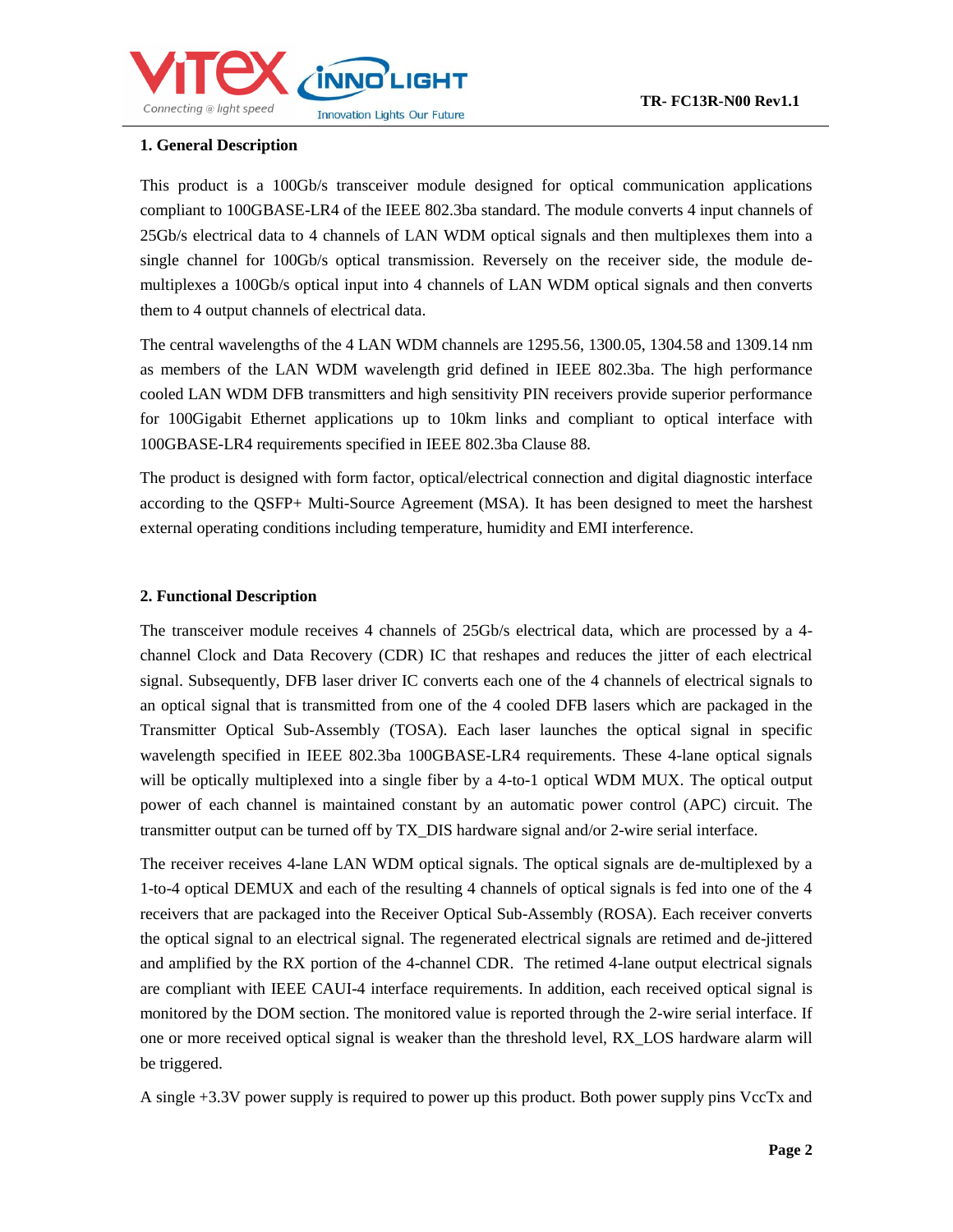

VccRx are internally connected and should be applied concurrently. As per MSA specifications the module offers 7 low speed hardware control pins (including the 2-wire serial interface): ModSelL, SCL, SDA, ResetL, LPMode, ModPrsL and IntL.

Module Select (ModSelL) is an input pin. When held low by the host, this product responds to 2-wire serial communication commands. The ModSelL allows the use of this product on a single 2-wire interface bus – individual ModSelL lines must be used.

Serial Clock (SCL) and Serial Data (SDA) are required for the 2-wire serial bus communication interface and enable the host to access the QSFP28 memory map.

The ResetL pin enables a complete reset, returning the settings to their default state, when a low level on the ResetL pin is held for longer than the minimum pulse length. During the execution of a reset the host shall disregard all status bits until it indicates a completion of the reset interrupt. The product indicates this by posting an IntL (Interrupt) signal with the Data\_Not\_Ready bit negated in the memory map. Note that on power up (including hot insertion) the module should post this completion of reset interrupt without requiring a reset.

Low Power Mode (LPMode) pin is used to set the maximum power consumption for the product in order to protect hosts that are not capable of cooling higher power modules, should such modules be accidentally inserted.

Module Present (ModPrsL) is a signal local to the host board which, in the absence of a product, is normally pulled up to the host Vcc. When the product is inserted into the connector, it completes the path to ground through a resistor on the host board and asserts the signal. ModPrsL then indicates its present by setting ModPrsL to a "Low" state.

Interrupt (IntL) is an output pin. "Low" indicates a possible operational fault or a status critical to the host system. The host identifies the source of the interrupt using the 2-wire serial interface. The IntL pin is an open collector output and must be pulled to the Host Vcc voltage on the Host board.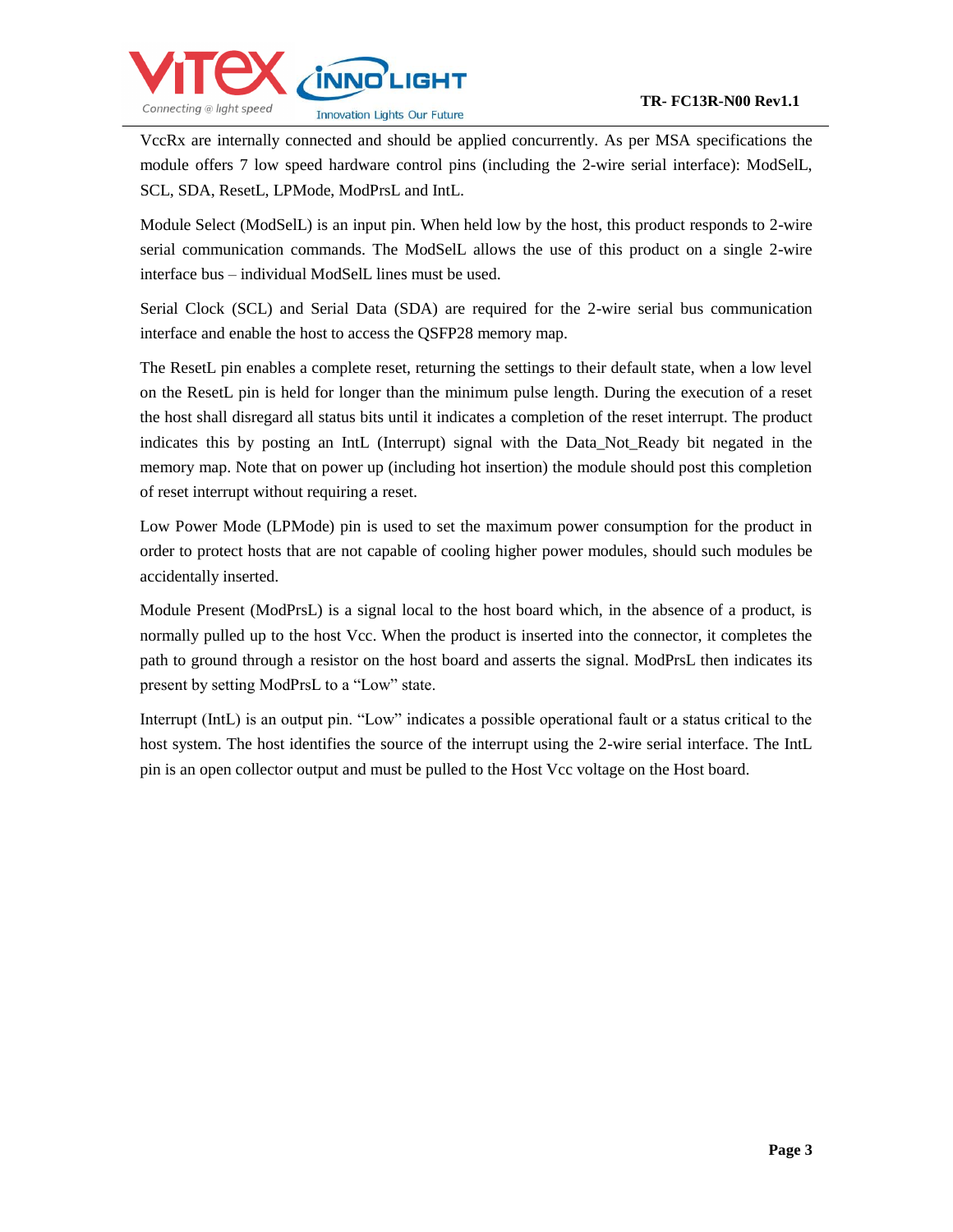

### **3. Transceiver Block Diagram**



**Figure 1. QSFP28 LR4 (Ethernet) Transceiver Block Diagram**



# **4. Pin Assignment and Description**



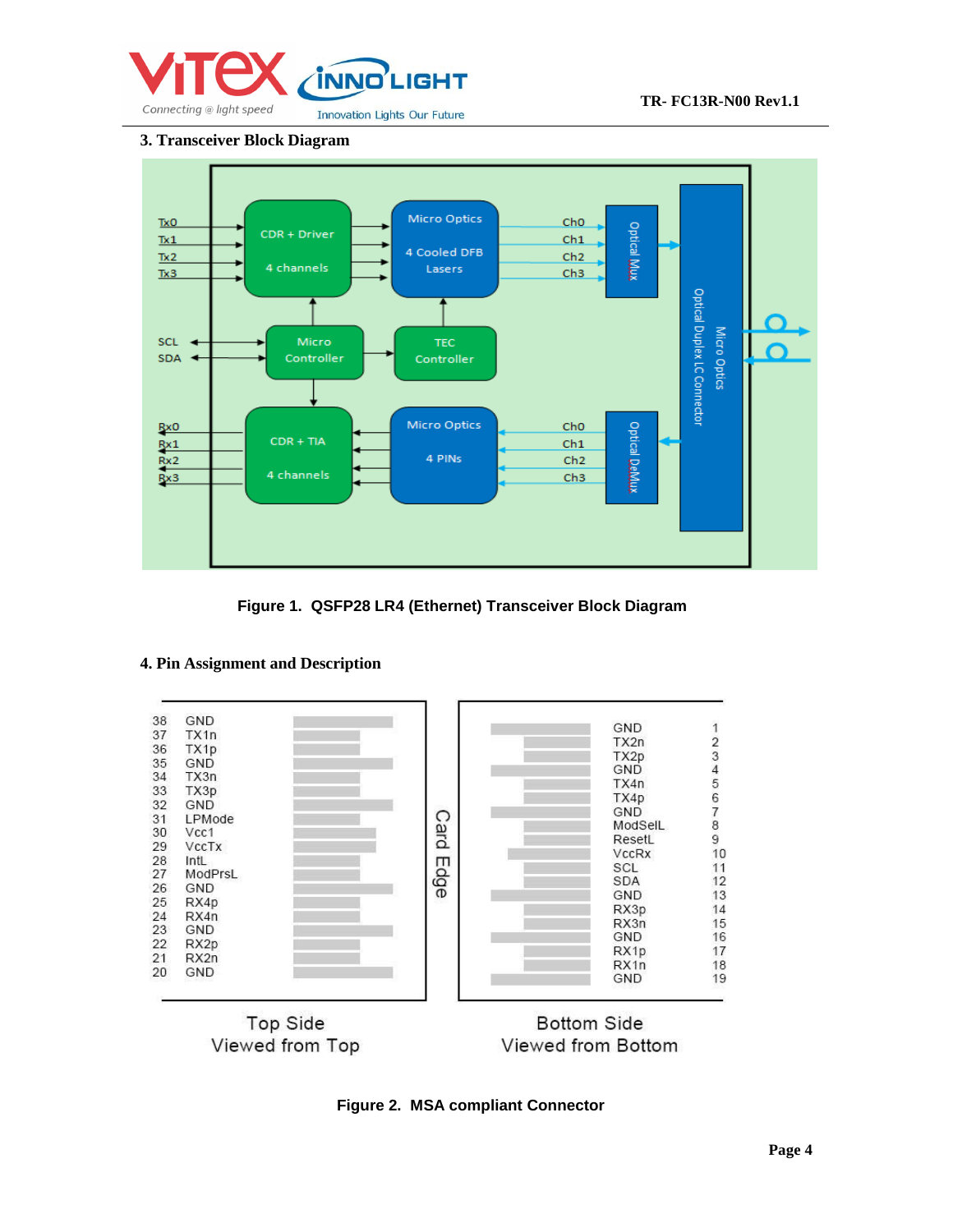

# **Pin Definition**

| PIN            | Logic      | <b>Symbol</b>        | <b>Name/Description</b>              |                |  |
|----------------|------------|----------------------|--------------------------------------|----------------|--|
| $\mathbf{1}$   |            | <b>GND</b>           | Ground                               | 1              |  |
| $\overline{2}$ | CML-I      | Tx2n                 | Transmitter Inverted Data Input      |                |  |
| 3              | CML-I      | Tx2p                 | Transmitter Non-Inverted Data output |                |  |
| 4              |            | <b>GND</b>           | Ground                               | 1              |  |
| 5              | CML-I      | Tx4n                 | Transmitter Inverted Data Input      |                |  |
| 6              | CML-I      | Tx4p                 | Transmitter Non-Inverted Data output |                |  |
| 7              |            | <b>GND</b>           | Ground                               | $\mathbf{1}$   |  |
| 8              | LVTLL-I    | ModSelL              | Module Select                        |                |  |
| 9              | LVTLL-I    | ResetL               | <b>Module Reset</b>                  |                |  |
| 10             |            | <b>VccRx</b>         | +3.3V Power Supply Receiver          | 2              |  |
| 11             | LVCMOS-I/O | <b>SCL</b>           | 2-Wire Serial Interface Clock        |                |  |
| 12             | LVCMOS-I/O | <b>SDA</b>           | 2-Wire Serial Interface Data         |                |  |
| 13             |            | <b>GND</b>           | Ground                               |                |  |
| 14             | CML-O      | Rx3p                 | Receiver Non-Inverted Data Output    |                |  |
| 15             | $CML-O$    | Rx3n                 | Receiver Inverted Data Output        |                |  |
| 16             |            | <b>GND</b>           | Ground                               | 1              |  |
| 17             | $CML-O$    | Rx1p                 | Receiver Non-Inverted Data Output    |                |  |
| 18             | CML-O      | Rx1n                 | Receiver Inverted Data Output        |                |  |
| 19             |            | <b>GND</b>           | Ground                               | $\mathbf{1}$   |  |
| 20             |            | <b>GND</b>           | Ground                               | 1              |  |
| 21             | CML-O      | Rx2n                 | Receiver Inverted Data Output        |                |  |
| 22             | $CML-O$    | Rx2p                 | Receiver Non-Inverted Data Output    |                |  |
| 23             |            | <b>GND</b>           | Ground                               | 1              |  |
| 24             | CML-O      | Rx4n                 | Receiver Inverted Data Output        | 1              |  |
| 25             | $CML-O$    | Rx4p                 | Receiver Non-Inverted Data Output    |                |  |
| 26             |            | $\operatorname{GND}$ | Ground                               | $\mathbf{1}$   |  |
| 27             | LVTTL-O    | ModPrsL              | <b>Module Present</b>                |                |  |
| 28             | LVTTL-O    | IntL                 | Interrupt                            |                |  |
| 29             |            | VccTx                | +3.3 V Power Supply transmitter      | 2              |  |
| 30             |            | Vcc1                 | +3.3 V Power Supply                  | $\overline{c}$ |  |
| 31             | LVTTL-I    | LPMode               | Low Power Mode                       |                |  |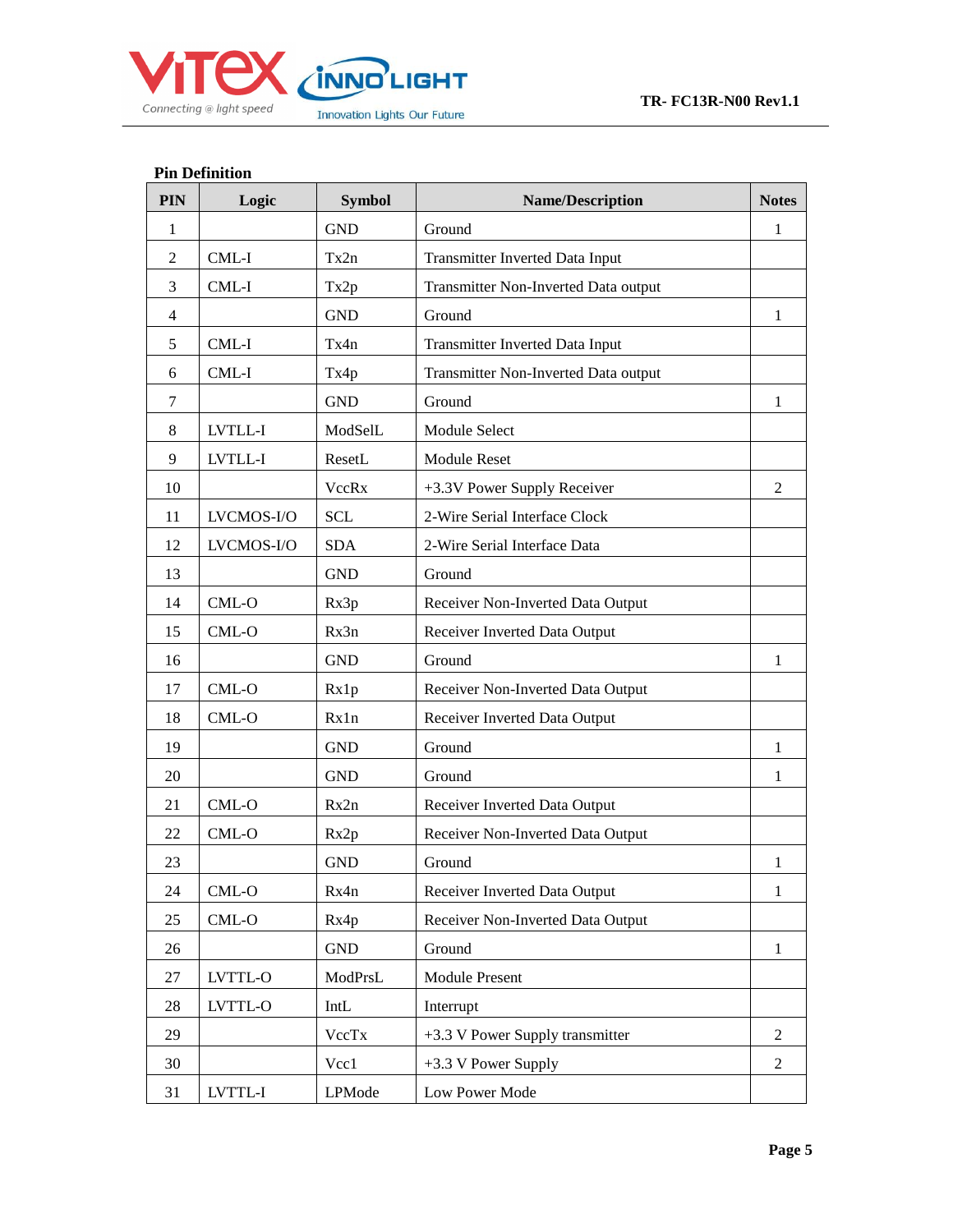

| 32 |         | <b>GND</b> | Ground                                  |  |
|----|---------|------------|-----------------------------------------|--|
| 33 | CML-I   | Tx3p       | Transmitter Non-Inverted Data Input     |  |
| 34 | CML-I   | Tx3n       | <b>Transmitter Inverted Data Output</b> |  |
| 35 |         | <b>GND</b> | Ground                                  |  |
| 36 | CML-I   | Tx1p       | Transmitter Non-Inverted Data Input     |  |
| 37 | $CML-I$ | Tx1n       | <b>Transmitter Inverted Data Output</b> |  |
| 38 |         | GND        | Ground                                  |  |

Notes:

- 1. GND is the symbol for signal and supply (power) common for the QSFP28 module. All are common within the module and all module voltages are referenced to this potential unless otherwise noted. Connect these directly to the host board signal common ground plane.
- 2. VccRx, Vcc1 and VccTx are the receiving and transmission power suppliers and shall be applied concurrently. Recommended host board power supply filtering is shown in Figure 3 below. Vcc Rx, Vcc1 and Vcc Tx may be internally connected within the module in any combination. The connector pins are each rated for a maximum current of 1000mA.

#### **5. Recommended Power Supply Filter**



**Figure 3. Recommended Power Supply Filter**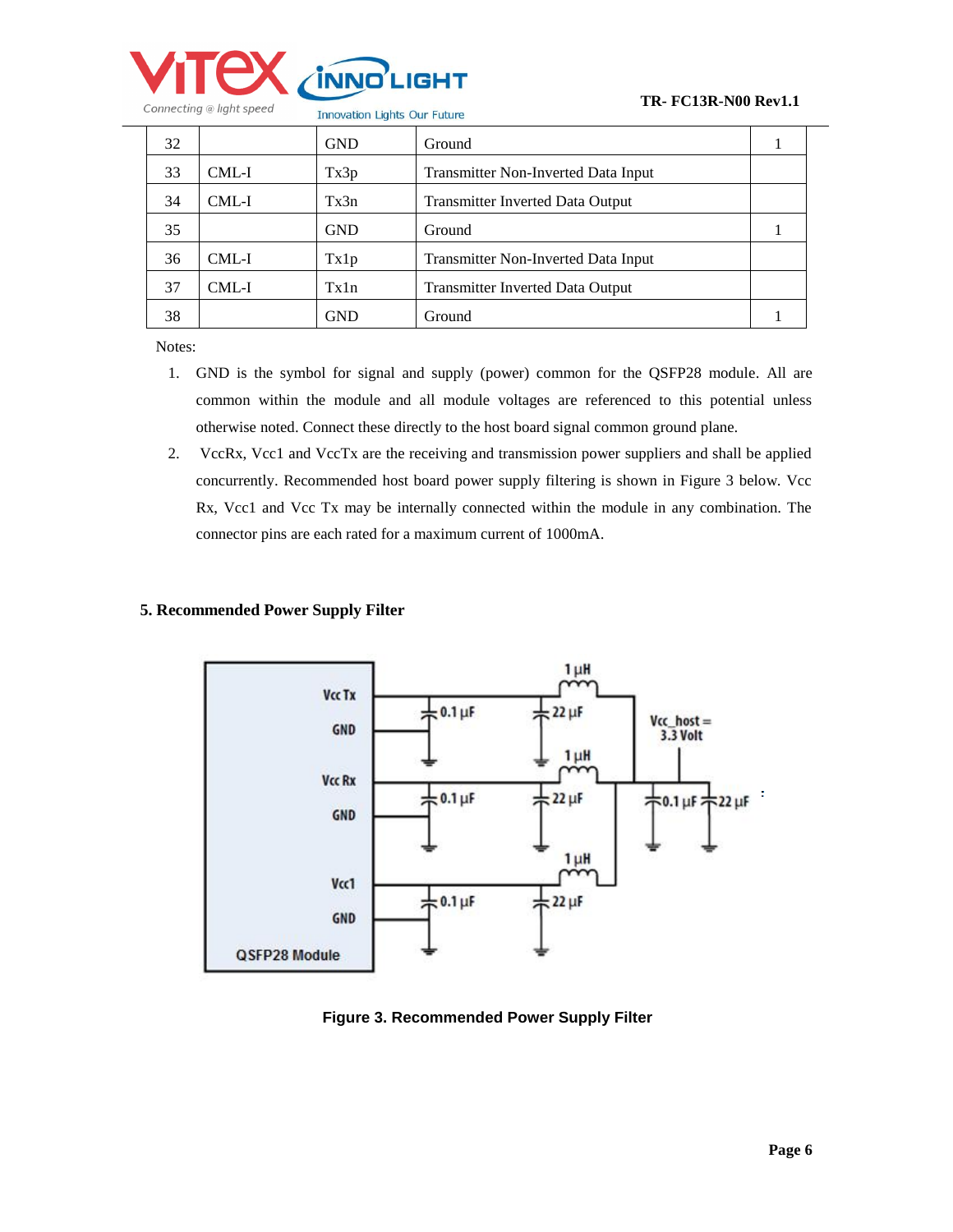

## **6. Absolute Maximum Ratings**

It has to be noted that the operation in excess of any individual absolute maximum ratings might cause permanent damage to this module.

| <b>Parameter</b>                     | <b>Symbol</b>            | <b>Min</b> | <b>Max</b> | <b>Units</b> | <b>Notes</b> |
|--------------------------------------|--------------------------|------------|------------|--------------|--------------|
| <b>Storage Temperature</b>           | $T_S$                    | $-40$      | 85         | degC         |              |
| <b>Operating Case Temperature</b>    | $T_{OP}$                 |            | 70         | degC         |              |
| <b>Power Supply Voltage</b>          | $V_{CC}$                 | $-0.5$     | 3.6        | v            |              |
| Relative Humidity (non-condensation) | <b>RH</b>                |            | 85         | $\%$         |              |
| Damage Threshold, each Lane          | $\mathrm{TH}_\mathrm{d}$ | 5.5        |            | dBm          |              |

### **7. Recommended Operating Conditions and Power Supply Requirements**

| <b>Parameter</b>                  | <b>Symbol</b> | Min      | <b>Typical</b> | <b>Max</b> | <b>Units</b> |
|-----------------------------------|---------------|----------|----------------|------------|--------------|
| <b>Operating Case Temperature</b> | $T_{OP}$      | $\theta$ |                | 70         | degC         |
| Power Supply Voltage              | $V_{CC}$      | 3.135    | 3.3            | 3.465      | V            |
| Data Rate, each Lane              |               |          | 25.78125       |            | $\rm{Gb/s}$  |
| Data Rate Accuracy                |               | $-100$   |                | 100        | ppm          |
| Control Input Voltage High        |               | 2        |                | <b>Vcc</b> | V            |
| Control Input Voltage Low         |               | $\Omega$ |                | 0.8        | $\mathbf{v}$ |
| Link Distance with G.652          |               | 0.002    |                | 10         | km           |

### **8. Electrical Characteristics**

The following electrical characteristics are defined over the Recommended Operating Environment unless otherwise specified.

| <b>Parameter</b>                                | <b>Test</b><br>Point | Min                            | <b>Typical</b> | <b>Max</b>          | <b>Units</b> | <b>Notes</b> |
|-------------------------------------------------|----------------------|--------------------------------|----------------|---------------------|--------------|--------------|
| Power Consumption                               |                      |                                |                | 4.0                 | W            |              |
| <b>Supply Current</b>                           | Icc                  |                                |                | 1.21                | A            |              |
|                                                 |                      | <b>Transmitter (each Lane)</b> |                |                     |              |              |
| Overload Differential Voltage<br>$pk-pk$        | TP <sub>1</sub> a    | 900                            |                |                     | mV           |              |
| Common Mode Voltage (Vcm)                       | TP <sub>1</sub>      | $-350$                         |                | 2850                | mV           |              |
| Differential Termination<br>Resistance Mismatch | TP <sub>1</sub>      |                                |                | 10                  | $\%$         | At 1MHz      |
| Differential Return Loss<br>(SDD11)             | TP1                  |                                |                | See CEI-<br>28G-VSR | dB           |              |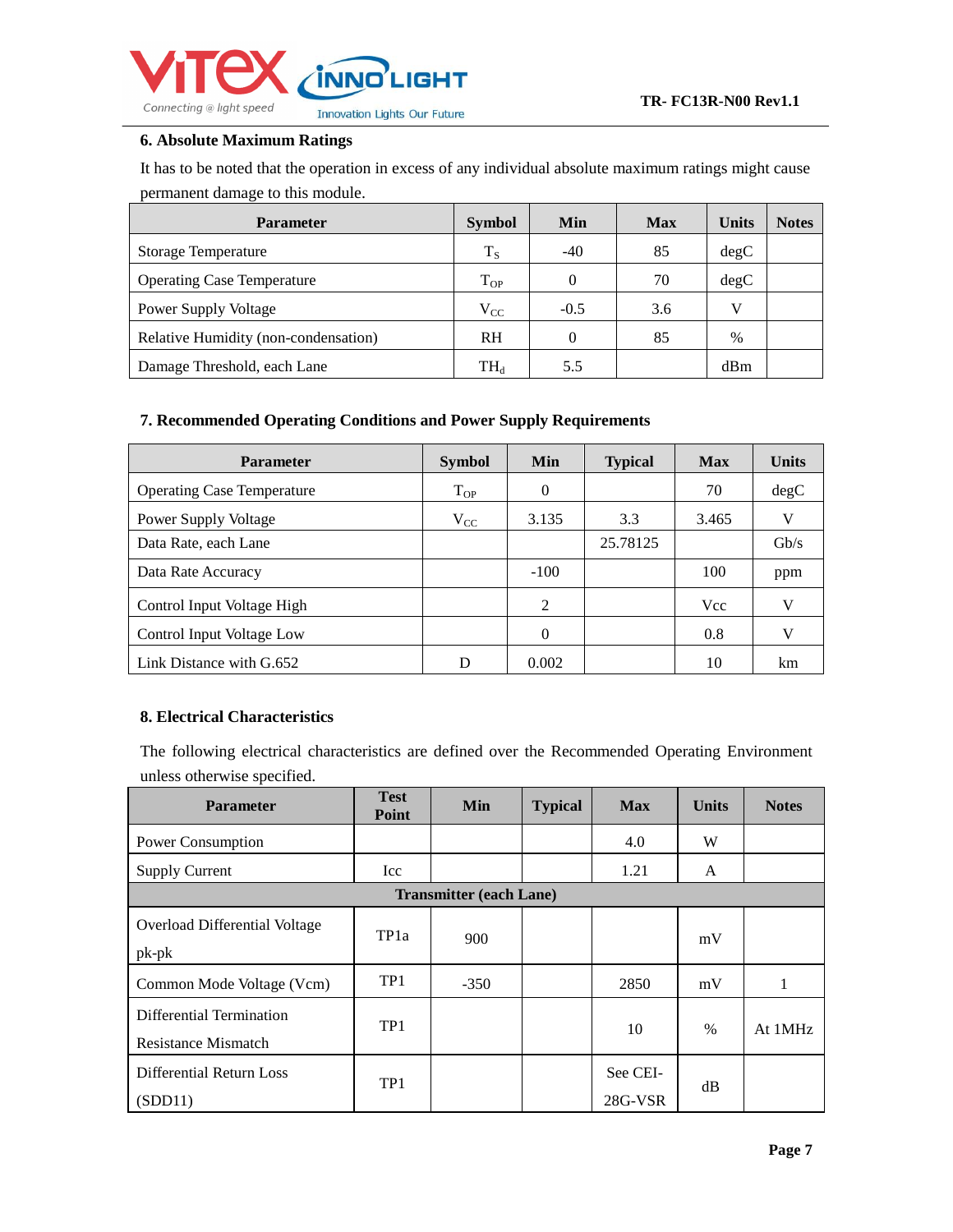

L,

#### **TR- FC13R-N00 Rev1.1**

|                                      |      |                             | Equation |               |              |
|--------------------------------------|------|-----------------------------|----------|---------------|--------------|
|                                      |      |                             | 13-19    |               |              |
| Common Mode to Differential          |      |                             | See CEI- |               |              |
| conversion and Differential to       | TP1  |                             | 28G-VSR  | dB            |              |
| Common Mode conversion               |      |                             | Equation |               |              |
| (SDC11, SCD11)                       |      |                             | 13-20    |               |              |
|                                      |      | See CEI-                    |          |               |              |
| <b>Stressed Input Test</b>           | TP1a | 28G-VSR                     |          |               |              |
|                                      |      | Section                     |          |               |              |
|                                      |      | 13.3.11.2.1                 |          |               |              |
|                                      |      | <b>Receiver (each Lane)</b> |          |               |              |
| Differential Voltage, pk-pk          | TP4  |                             | 900      | $\rm mV$      |              |
| Common Mode Voltage (Vcm)            | TP4  | $-350$                      | 2850     | mV            | $\mathbf{1}$ |
| Common Mode Noise, RMS               | TP4  |                             | 17.5     | mV            |              |
| Differential Termination             |      |                             |          |               |              |
| <b>Resistance Mismatch</b>           | TP4  |                             | 10       | $\%$          | At 1MHz      |
|                                      |      |                             | See CEI- |               |              |
| <b>Differential Return Loss</b>      |      |                             | 28G-VSR  |               |              |
| (SDD22)                              | TP4  |                             | Equation | dB            |              |
|                                      |      |                             | 13-19    |               |              |
| Common Mode to Differential          |      |                             | See CEI- |               |              |
| conversion and Differential to       |      |                             | 28G-VSR  |               |              |
| Common Mode conversion               | TP4  |                             | Equation | dB            |              |
| (SDC22, SCD22)                       |      |                             | 13-21    |               |              |
| Common Mode Return Loss              |      |                             |          |               |              |
| (SCC22)                              | TP4  |                             | $-2$     | $\mathrm{dB}$ | $\sqrt{2}$   |
| Transition Time, 20 to 80%           | TP4  | 9.5                         |          | ps            |              |
| Vertical Eye Closure (VEC)           | TP4  |                             | 5.5      | $\mathrm{dB}$ |              |
| Eye Width at $10^{-15}$ probability  |      |                             |          |               |              |
| (EW15)                               | TP4  | 0.57                        |          | UI            |              |
| Eye Height at $10^{-15}$ probability | TP4  |                             |          |               |              |
| (EH15)                               |      | 228                         |          | mV            |              |

Notes:

2. From 250MHz to 30GHz.

<sup>1.</sup> Vcm is generated by the host. Specification includes effects of ground offset voltage.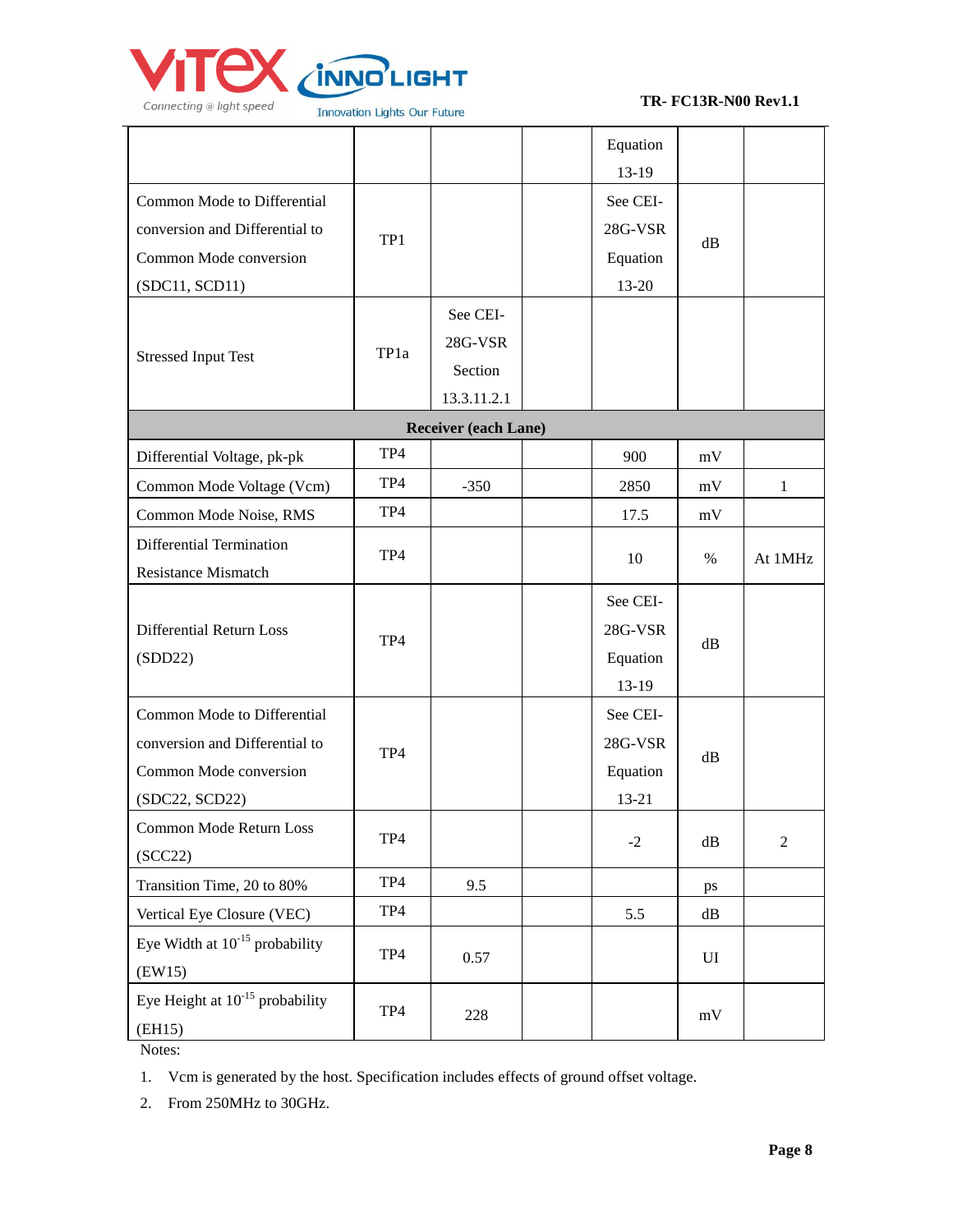

## **9. Optical Characteristics**

| QSFP28 100GBASE-LR4                                                    |                |                |                                        |            |              |                |  |
|------------------------------------------------------------------------|----------------|----------------|----------------------------------------|------------|--------------|----------------|--|
| <b>Parameter</b>                                                       | <b>Symbol</b>  | Min            | <b>Typical</b>                         | <b>Max</b> | <b>Units</b> | <b>Notes</b>   |  |
|                                                                        | L <sub>0</sub> | 1294.53        | 1295.56                                | 1296.59    | nm           |                |  |
| Lane Wavelength                                                        | L1             | 1299.02        | 1300.05                                | 1301.09    | nm           |                |  |
|                                                                        | L2             | 1303.54        | 1304.58                                | 1305.63    | nm           |                |  |
|                                                                        | L <sub>3</sub> | 1308.09        | 1309.14                                | 1310.19    | nm           |                |  |
|                                                                        |                |                |                                        |            |              |                |  |
| Side Mode Suppression Ratio                                            | <b>SMSR</b>    | 30             |                                        |            | dB           |                |  |
| <b>Total Average Launch Power</b>                                      | $P_T$          |                |                                        | 10.5       | dBm          |                |  |
| Average Launch Power,<br>each Lane                                     | $P_{AVG}$      | $-4.3$         |                                        | 4.5        | dBm          |                |  |
| OMA, each Lane                                                         | $P_{\rm OMA}$  | $-1.3$         |                                        | 4.5        | dBm          | $\mathbf{1}$   |  |
| Launch Power in OMA minus<br><b>Transmitter and Dispersion Penalty</b> |                | $-2.3$         |                                        |            | dBm          |                |  |
| (TDP), each Lane                                                       |                |                |                                        |            |              |                |  |
| TDP, each Lane                                                         | <b>TDP</b>     |                |                                        | 2.2        | dB           |                |  |
| <b>Extinction Ratio</b>                                                | ER             | $\overline{4}$ |                                        |            | dB           |                |  |
| Difference in Launch Power<br>between any Two Lanes (OMA)              | Ptx, diff      |                |                                        | 5          | dB           |                |  |
| $RIN_{20}OMA$                                                          | <b>RIN</b>     |                |                                        | $-130$     | dB/Hz        |                |  |
| <b>Optical Return Loss Tolerance</b>                                   | <b>TOL</b>     |                |                                        | 20         | dB           |                |  |
| <b>Transmitter Reflectance</b>                                         | $R_T$          |                |                                        | $-12$      | dB           |                |  |
| Average Launch Power OFF<br>Transmitter, each Lane                     | Poff           |                |                                        | $-30$      | dBm          |                |  |
| Eye Mask{X1, X2, X3, Y1, Y2, Y3}                                       |                |                | $\{0.25, 0.4, 0.45, 0.25, 0.28, 0.4\}$ |            |              | $\overline{2}$ |  |
| Receiver                                                               |                |                |                                        |            |              |                |  |
| Damage Threshold, each Lane                                            | $TH_d$         | 5.5            |                                        |            | dBm          | 3              |  |
| Average Receive Power, each Lane                                       |                | $-10.6$        |                                        | 4.5        | dBm          |                |  |
| Receive Power (OMA), each Lane                                         |                |                |                                        | 4.5        | dBm          |                |  |
| Receiver Sensitivity (OMA), each<br>Lane                               | <b>SEN</b>     |                |                                        | $-8.6$     | dBm          |                |  |
| <b>Stressed Receiver Sensitivity</b><br>(OMA), each Lane               |                |                |                                        | $-6.8$     | dBm          | 4              |  |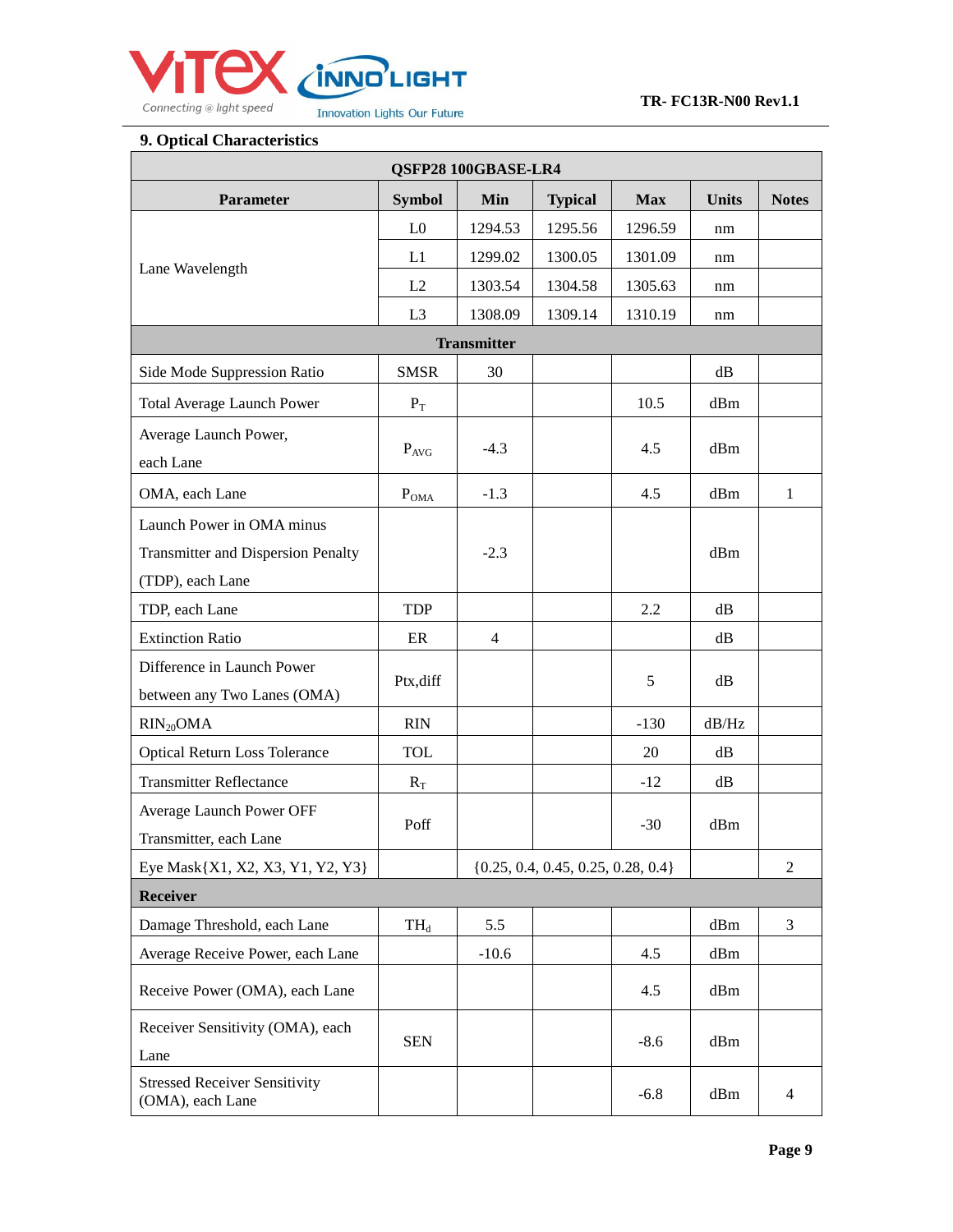

| <b>Receiver Reflectance</b>        | $R_R$                                                          |       |      | $-26$ | dB         |  |
|------------------------------------|----------------------------------------------------------------|-------|------|-------|------------|--|
| Difference in Receive Power        |                                                                |       |      |       |            |  |
| between any Two Lanes (OMA)        | Prx, diff                                                      |       |      | 5.5   | dB         |  |
| <b>LOS</b> Assert                  | <b>LOSA</b>                                                    | $-30$ |      |       | dBm        |  |
| <b>LOS</b> Deassert                | <b>LOSD</b>                                                    |       |      | $-13$ | dBm        |  |
| <b>LOS Hysteresis</b>              | <b>LOSH</b>                                                    | 0.5   |      |       | dB         |  |
| Receiver Electrical 3 dB upper     |                                                                |       |      |       |            |  |
| Cutoff Frequency, each Lane        | Fc                                                             |       |      | 31    | <b>GHz</b> |  |
|                                    | <b>Conditions of Stress Receiver Sensitivity Test (Note 5)</b> |       |      |       |            |  |
| Vertical Eye Closure Penalty, each |                                                                |       |      |       |            |  |
| Lane                               |                                                                |       | 1.8  |       | dB         |  |
| Stressed Eye J2 Jitter, each Lane  |                                                                |       | 0.3  |       | UI         |  |
| Stressed Eye J9 Jitter, each Lane  |                                                                |       | 0.47 |       | UI         |  |

Notes:

- 1. Even if the TDP < 1 dB, the OMA min must exceed the minimum value specified here.
- 2. Hit ratio  $5x10^{-5}$ .
- 3. The receiver shall be able to tolerate, without damage, continuous exposure to a modulated optical input signal having this power level on one lane. The receiver does not have to operate correctly at this input power.
- 4. Measured with conformance test signal at receiver input for BER =  $1x10^{-12}$ .
- 5. Vertical eye closure penalty, stressed eye J2 jitter, and stressed eye J9 jitter are test conditions for measuring stressed receiver sensitivity. They are not characteristics of the receiver.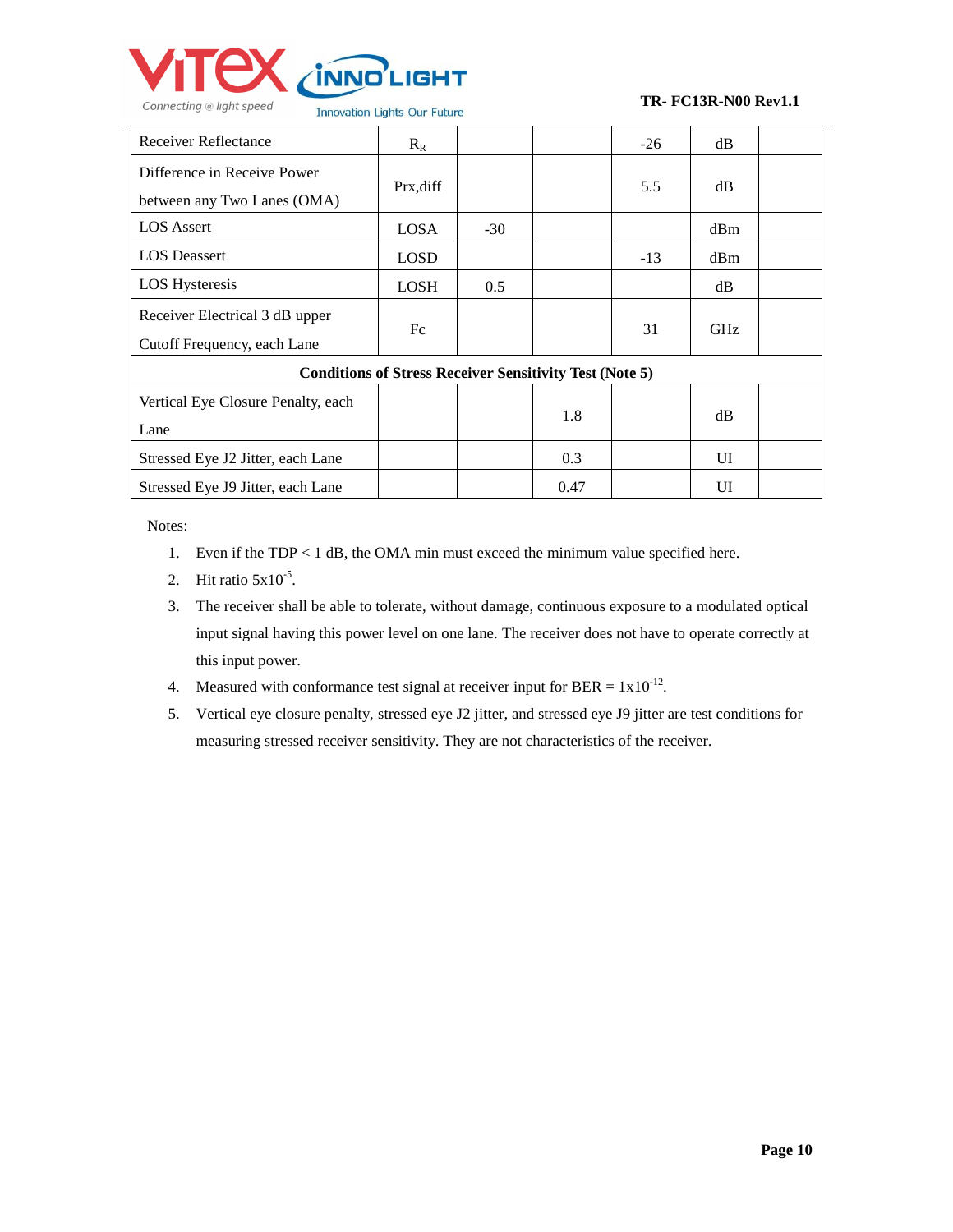

## **10. Digital Diagnostic Functions**

The following digital diagnostic characteristics are defined over the normal operating conditions unless otherwise specified.

| <b>Parameter</b>                           | <b>Symbol</b> | Min     | <b>Max</b> | <b>Units</b> | <b>Notes</b>                        |
|--------------------------------------------|---------------|---------|------------|--------------|-------------------------------------|
| Temperature monitor<br>absolute error      | DMI_Temp      | $-3$    | $+3$       | degC         | Over operating<br>temperature range |
| Supply voltage monitor<br>absolute error   | DMI_VCC       | $-0.1$  | 0.1        | V            | Over full operating<br>range        |
| Channel RX power monitor<br>absolute error | DMI RX Ch     | $-2$    | 2          | dB           |                                     |
| <b>Channel Bias current</b><br>monitor     | DMI Ibias Ch  | $-10\%$ | 10%        | mA           |                                     |
| Channel TX power monitor<br>absolute error | DMI TX Ch     | $-2$    | 2          | dB           |                                     |

Notes:

1. Due to measurement accuracy of different single mode fibers, there could be an additional +/-1 dB fluctuation, or a +/- 3 dB total accuracy.

### **11. Mechanical Dimensions**



 **Figure 4. Mechanical Outline**